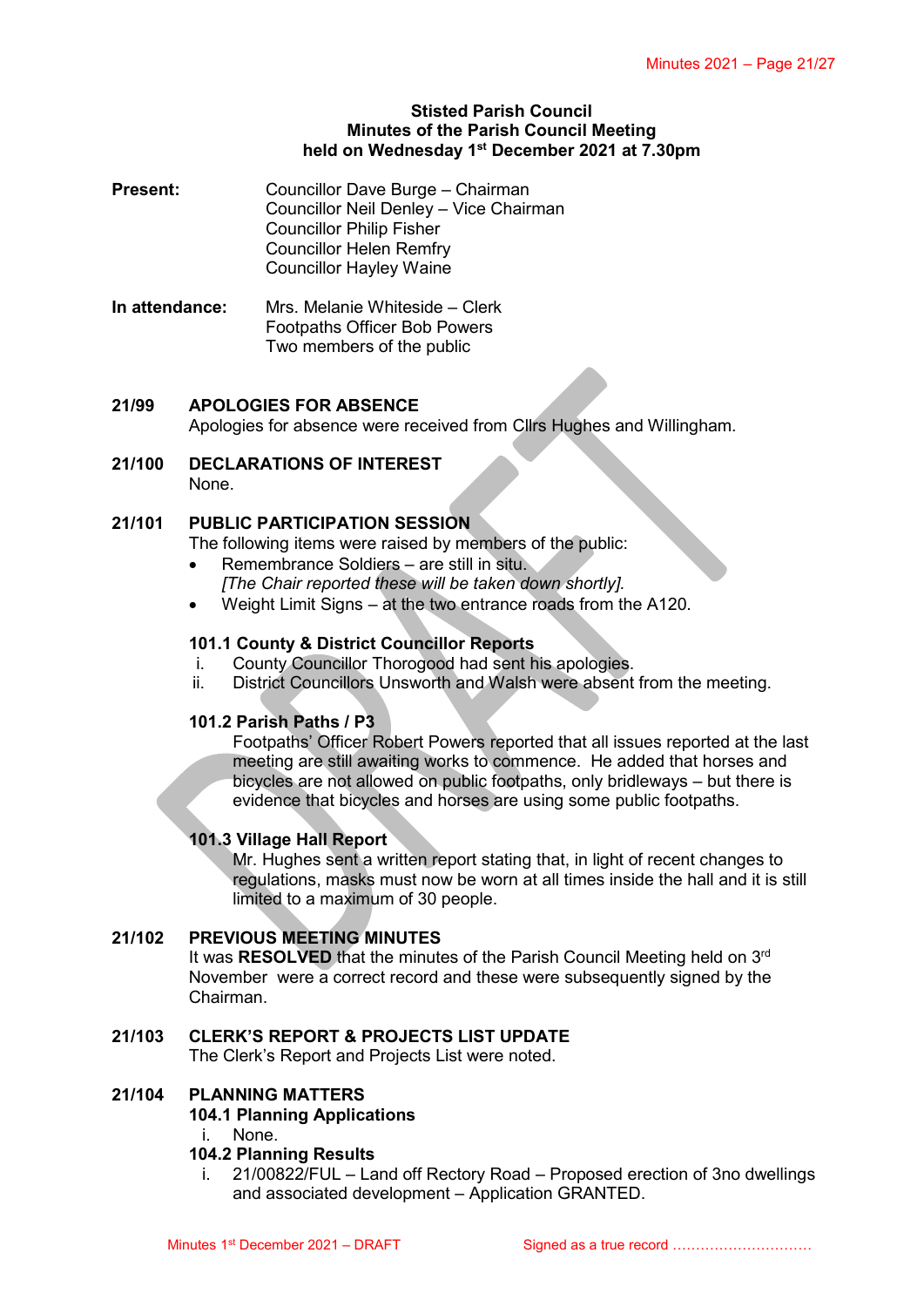ii. Bridleway – Application for Modification Order – Insufficient to justify making any changes to the definitive may and statement.

#### **21/105 SUB-COMMITTEE & WORKING GROUPS UPDATE 105.1 Community Safety & Engagement**

i. Queen's Platinum Jubilee Weekend (2-5 June 2022) – It was agreed to look at holding a "Big Jubilee Lunch" in the parish on Sunday 5 June. However, volunteers would be needed and it was agreed to put a request out for residents to help bring this together.

# **105.2 Parking**

i. School parking – Councillors recorded their thanks to Cllr Willingham for the draft methodology report. This has been sent to the Headteacher and it is anticipated that a joint meeting will be held prior to the Xmas break.

# **105.3 Recreational Activities**

- i. Playing Field Monthly inspection reported noted.
	- The replacement mushroom head has been delivered and this will be installed shortly.

Next Agenda – To discuss constructing a pathway from the rear of the Onley to link all play equipment as part of a funding application.

- ii. Pavilion It was agreed to add the painting of the pavilion to the specification for painting the equipment which will go out to tender in the spring. Next Agenda: To discuss the purchase of metal clips to be installed at the base of the play equipment to stop damage from strimming.
- iii. Trees Whips & Bulbs Application to BDC was successful and these have now been collected. There had been no response to the Facebook post asking for suitable locations for planting. It was therefore agreed to plant the bulbs by the entrance gates with the trees being planted on the road to Greenstead Green and to replace sections along Kings Lane.
- iv. BDC Open Spaces Action Plan 2022 it was agreed to request the following be added to the plan for Stisted:
	- Playground Refurbishment including the installation of sun shade/canopy.
	- Street Lights upgrade to LED lamps and installation of new lamps in dark spots.

# **105.4 Street Maintenance**

- Rewilding Project There had been no response to the Facebook post asking for suitable locations. It was agreed to issue again prior to a final decision being made at the next meeting.
- ii. Street Lighting Cllr Denley reported he is awaiting a response from ECC Highways. He will then make contact with our maintenance contractor seeking a quote for installation of the LED lamps.
- iii. Village Green Bollards Cllr Hughes had sent an update reporting that the 45 brackets have yet to be delivered. It was agreed to ask Cllr Hughes to put together costings for replacement bollards for discussion/agreement at the next meeting.
- iv. VAS/CID ECC Application Process Following the new initiative from ECC, it was agreed to put in an application for a temporary device.

# **21/106 FINANCE**

# **106.1 Bank Reconciliation**

The Clerk/RFO presented the bank reconciliation report to the end of November. **106.2 Payments**

It was **RESOLVED** to approve the payments as per the schedule.

It was unanimously **AGREED** to purchase gifts for Santa to give to the children when he visits the parish on Friday – total costs £99.42

#### **106.3 2022/2023 Budget**

Draft budget noted. Final figures will be presented at the next meeting for approval.